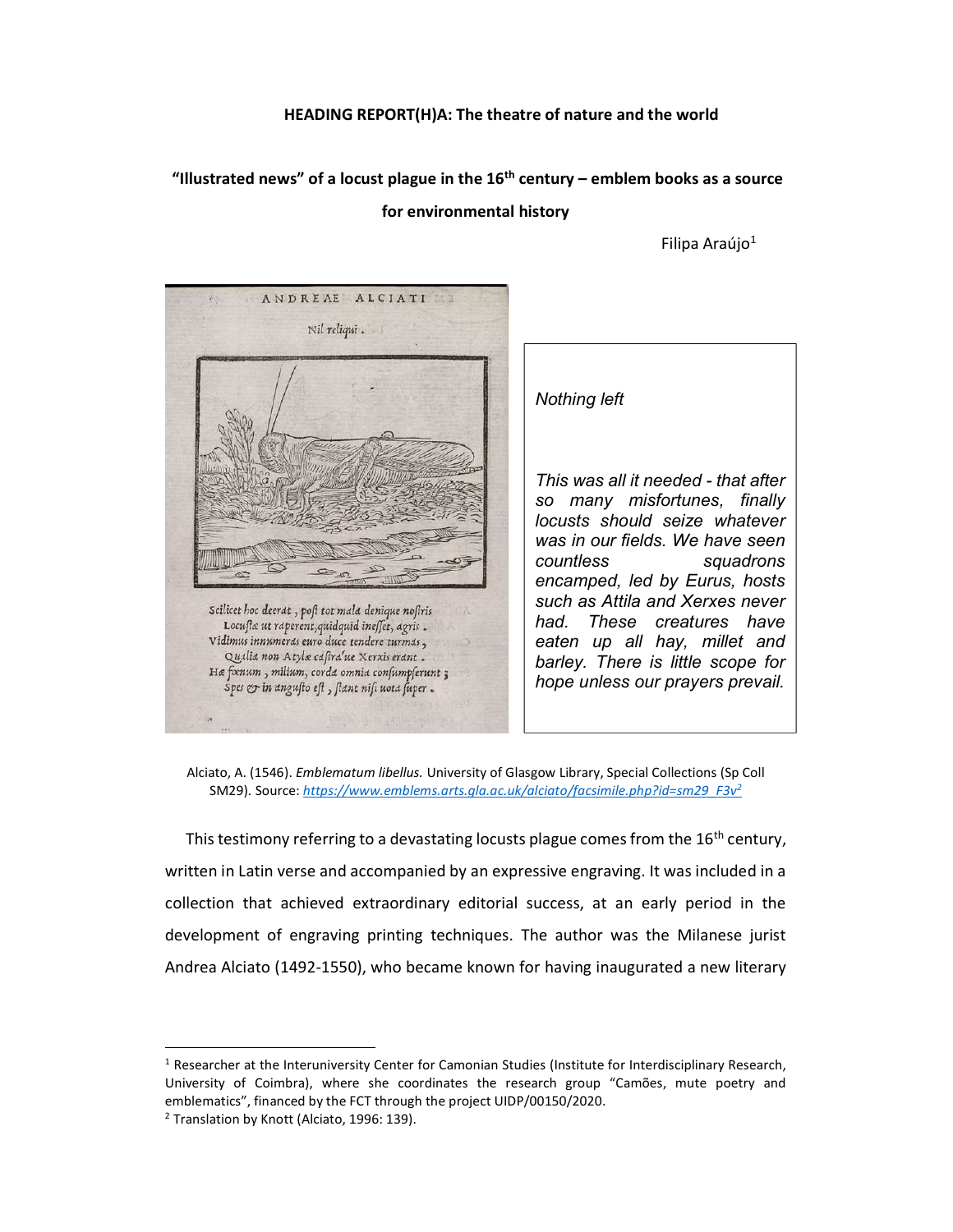typology: the emblem. This format was generally made up of three elements: a motto, a picture and a poetic text.

The first edition of the work was printed in Augsburg by Steyner in 1531, with 104 emblems. As its popularity was increasing among readers, the author introduced new compositions (up to a total of 212) and the book attracted the interest of other renowned publishers in Paris, Venice, Lyon and Antwerp. This work became, therefore, one of the most widespread in all of Early Modern Europe, with a great impact on Letters and Arts also in Portugal (Araújo, 2014).

Alciato composed his emblems taking inspiration from ancient sources, medieval bestiaries, herbaria, fable books and hieroglyphic collections. The compositions offered thus a symbolic reading of the universe, in order to convey a certain moral lesson through "mute signs".

The emblem under analysis was introduced in the Venetian edition of 1546. This fact reinforces the hypothesis that the author, in this specific case, resorts to the first person of the plural to express the collective voice, showing that he was influenced by the tremendous impact of the calamity that had just devastated his native region. The commentator Laurentius Pignorius indicates the date of August 28, 1542 as the height of the catastrophe (Alciato, 1621: 550). Based on unidentified accounts, the interpreters of the emblem confirm the historical record of a locust invasion that seemed a cloud of animals (Alciato, 1621, p. 549), but also point out the textual connections to the traditional description of the eighth plague of Egypt ( Ex. 10:1-20).

Although the use of conventional forms must be taken into consideration in dealing with this long-standing theme, this composition invites us to investigate whether the information is valid. In this perspective, it is important to resort to historiography, and particularly to environmental studies, to validate this news about the existence of a locust plague in northern Italy, its consequences and its origins. Contemporary records confirm that there was an invasion of locustae from the last days of August 1542, identify eastern Europe as the origin and mention the influence of wind in the propagation of the threat (Camuffo & Enzi, 1991). This example therefore suggests that a systematic study of emblem books could effectively contribute to the environmental history of the 16th century, namely through the reconstitution of the occurrence of locust pests, their factors and impacts.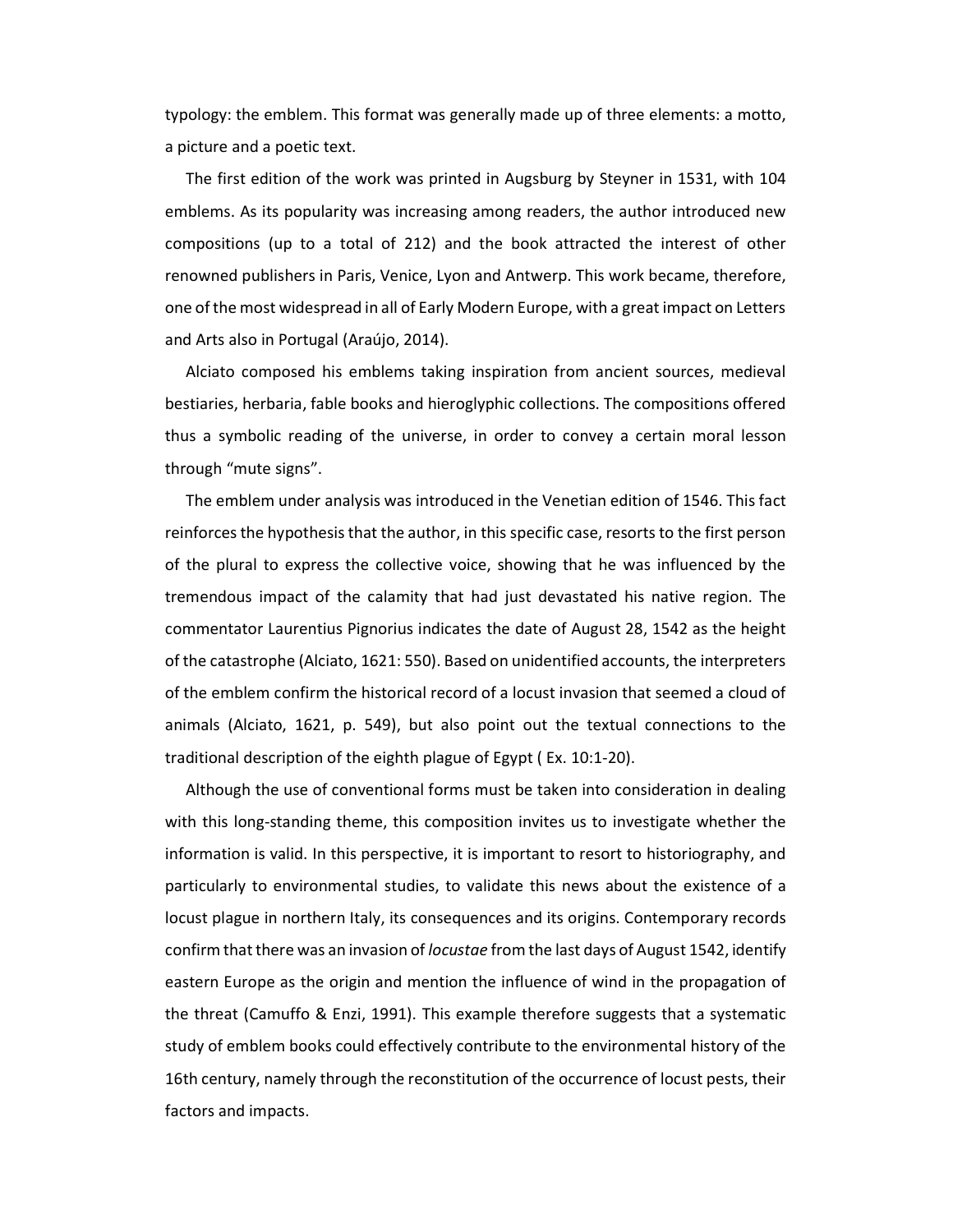In addition, it seems also relevant to highlight the information on crops devastated by the pest. The *milium* mentioned in the text corresponds to a typical European grass plant, commonly known as millet (panicum italicum or setaria italica in Linnaeus' classification). It is one of the grain varieties described by Pliny (HN 18.10) as a summer crop in Italy, very vulnerable to be attacked by birds. The same Roman source lists the cereals to be planted in winter, namely wheat (triticum) and barley (hordeum). Could these be the "late cereals" referred to in the emblem?

Finally, it is important to focus on the picture of this emblem, which has undergone significant changes in different editions<sup>3</sup>. How anatomically accurate is this engraving? Is it possible to identify the species? Allegedly based on contemporary sources, the commentators describe the pest as a cloud of insects, which were the length of a human finger, distended belly, and antennae (Alciato, 1621, p. 549). They also cite classical authors, in a commentary that brings together authorities from various fields, namely naturalists, historians and poets.

In this way, it becomes evident that Alciato resorted to a diverse source to compose his emblems, bequeathing an eloquent testimony of his humanist vision of the universe. The deep comprehension of the *Emblemata* and its cultural legacy requires, therefore, a methodology that demands the intervention of different scientific areas, based on a truly interdisciplinary dialogue.

## Bibliography:

-

Alciato, A. (1546). Emblematum libellus. Nuper in lucem editus. Venetiis, Aldus. Available at https://www.emblems.arts.gla.ac.uk/alciato/facsimile.php?id=sm29\_A1r

Alciato, A. (1621). *Emblemata*. Padua, Petro Paulo Tozzi. Available at https://www.emblems.arts.gla.ac.uk/alciato/books.php?id=A21a&o=

Alciato, A. (1996). Emblemata, Lyons, 1550. Translated and annotated by Betty I. Knott, Aldershot, Scolar Press.

Andenmatten, A. (2017). Les Emblèmes d' André Alciat. Introduction, texte latin, traduction et commentaire d' un choix d' emblèmes sur les animaux, Bern, Peterlang.

Araújo, F. (2014). Verba significant, res significantur. A receção dos Emblemata de Alciato na produção literária do Barroco em Portugal, Coimbra, Phd Thesis, available at http://hdl.handle.net/10316/26492.

Camuffo, D., Enzi, S. (1991), Locust invasions and climatic factors from the Middle Ages to 1800. Theor Appl Climatol 43, 43-73. https://doi.org/10.1007/BF00865041.

Green, H. (1872). Andrea Alciati and his Book of Emblems. A Biographical and Bibliographical Study, London, Trübner.

<sup>&</sup>lt;sup>3</sup> In the 1550 Lyons edition, a panoramic view is preferred with insects blown by the winds, and in the 1621 print, the picture represents a cloud of locusts invading the cereal field.